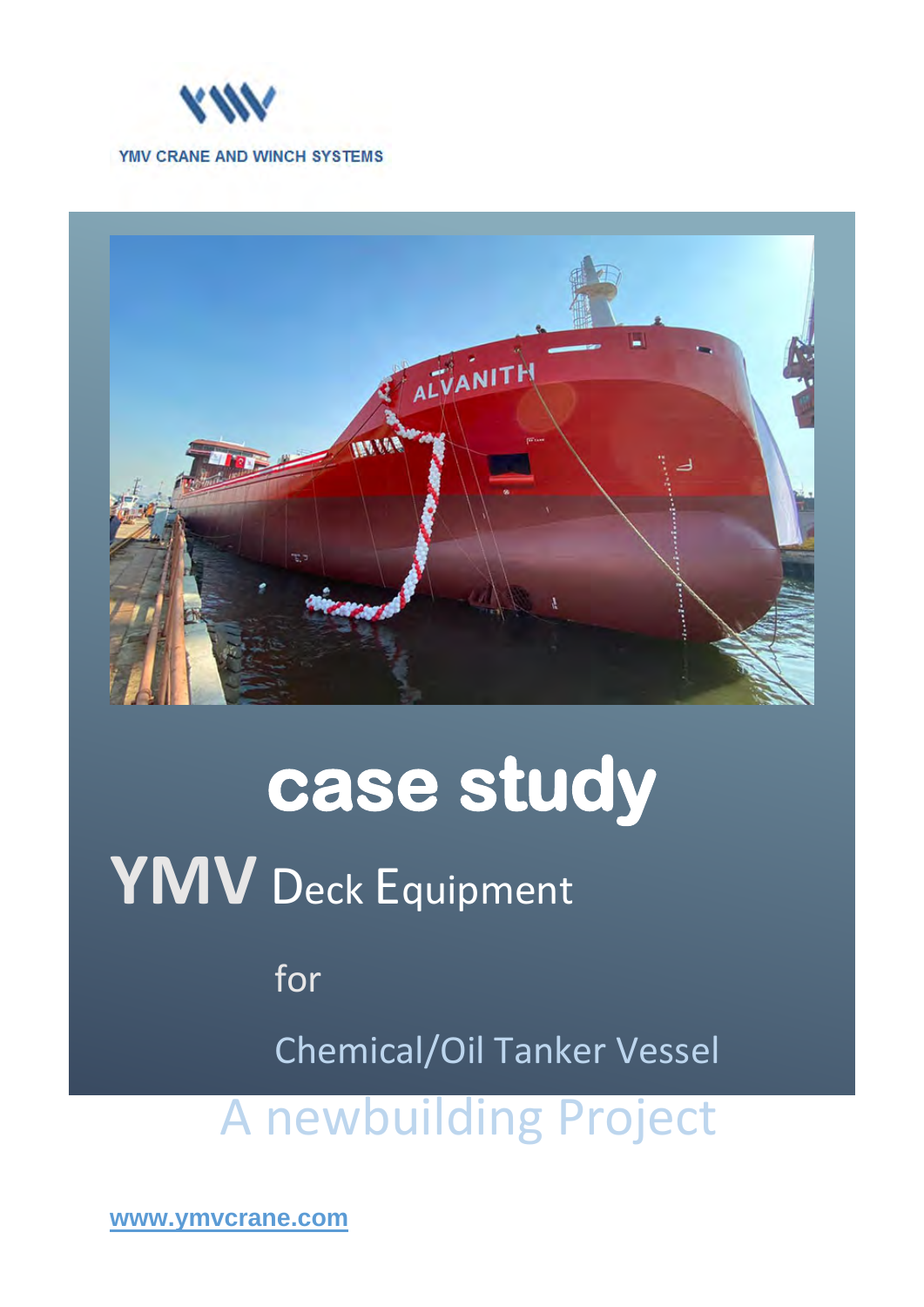

# **YMV** *Complete* **Deck Equipment** Project

# **Project** Start: 2019

Design Phase

**>Production** 

Tests

**≻Delivery** 

**Completion:** 2021

Vessel Built-in: **Istanbul** Shipyard **Design: SEFT Ship Design**

Hull No NB32: MT Alvanith

"8000 m3 IMO II Chemical and Oil Product Tanker"

Ship Owner: *Unibaltic Shipping*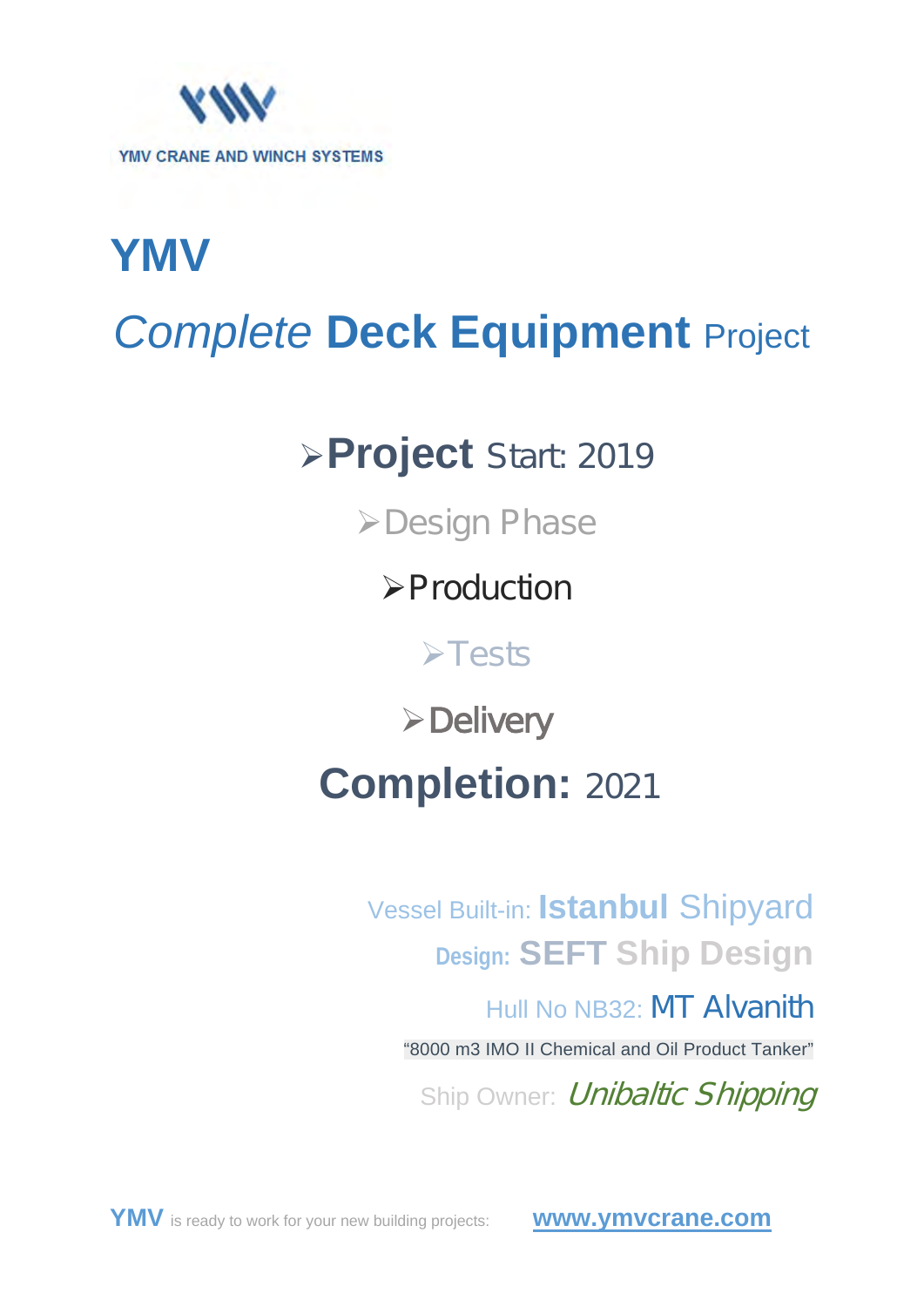

### Scope of the Contract

| 2 x Anchor mooring<br>windlass      | 1 x Freefall lifeboat        |
|-------------------------------------|------------------------------|
| 2 x Mooring winches                 | 1 x Freefall lifeboat davit  |
| 1 x Hose handling<br>crane          | 1 x Rescue boat              |
| 1 x Flap rudder                     | <b>1 x</b> Rescue boat davit |
| All anchor and mooring<br>equipment | <b>All ladders</b>           |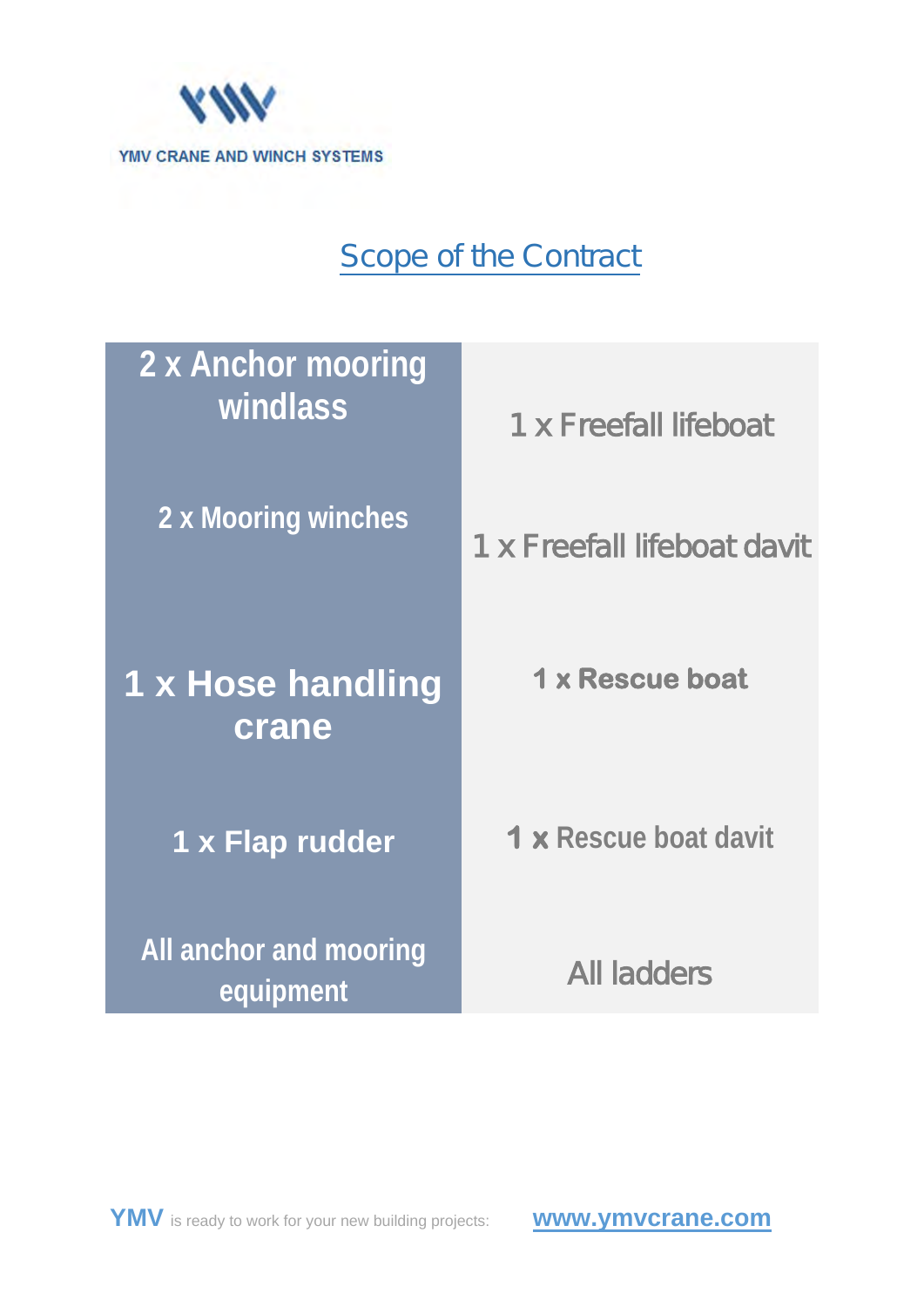



### **YMV** Hydraulic Anchor Windlass Winch

| <b>MODEL</b>          | YMV-WW-H-C46-1-2-1                               |
|-----------------------|--------------------------------------------------|
| <b>SCOPE</b>          | 2 pc. Anchor Windlass Winch (Port and Starboard) |
| <b>Chain Diameter</b> | $Ø$ 46 mm                                        |
|                       | One gypsy -one warping end -two drums            |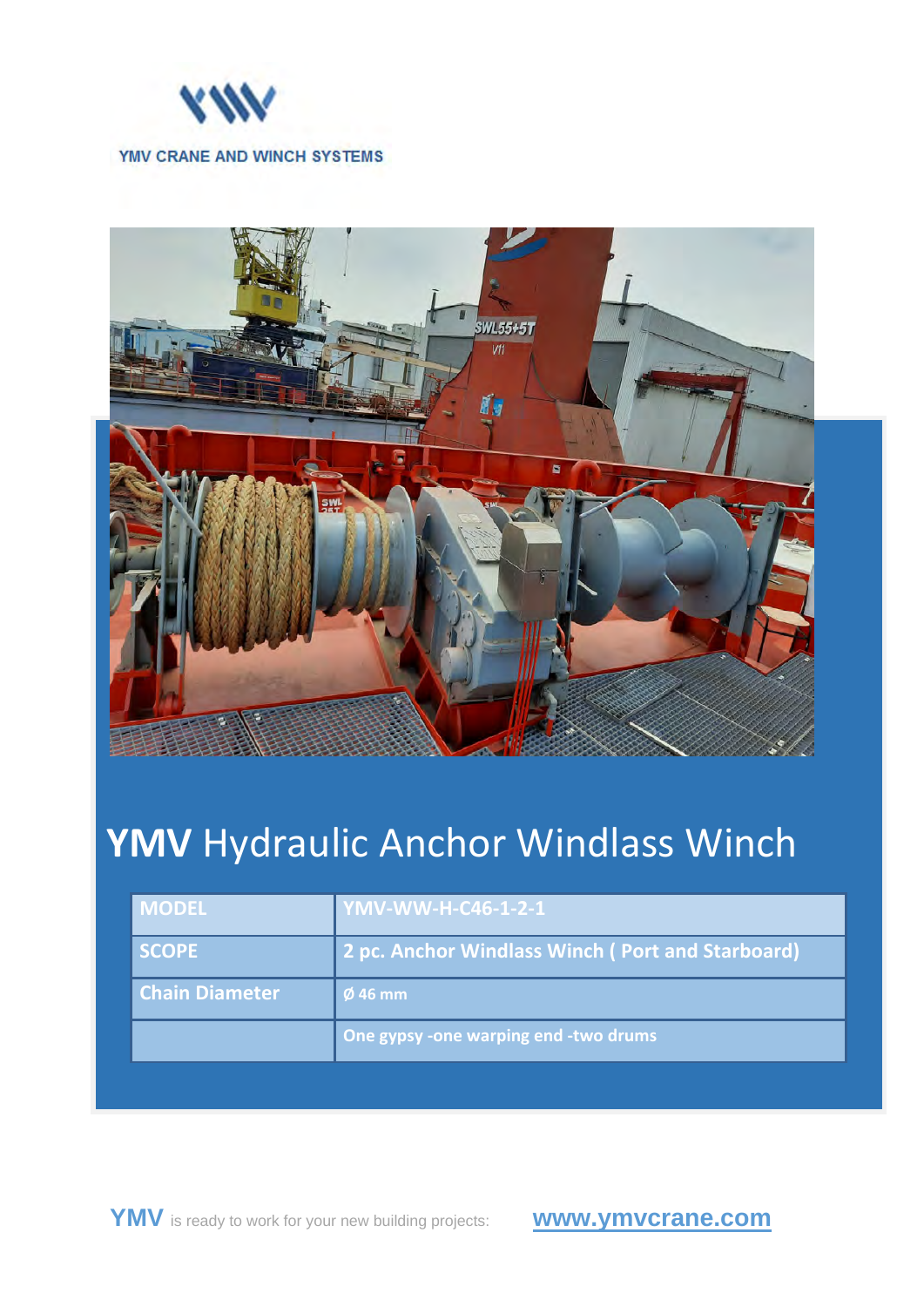

# YMV Hose Handling Crane



| <b>CRANE TYPE</b>       | <b>Hose Handling Crane</b>   |
|-------------------------|------------------------------|
|                         | <b>Stiff Boom type Crane</b> |
| <b>Model</b>            | YMV-HC/H-C50X14              |
| <b>SWL</b>              | SWL 5 Ton                    |
| <b>Maximum Outreach</b> | 14 <sub>m</sub>              |
| <b>Minimum Outreach</b> | 2.5 <sub>m</sub>             |
| <b>Controls</b>         | <b>From pedestal</b>         |
|                         | by hydraulic control levers  |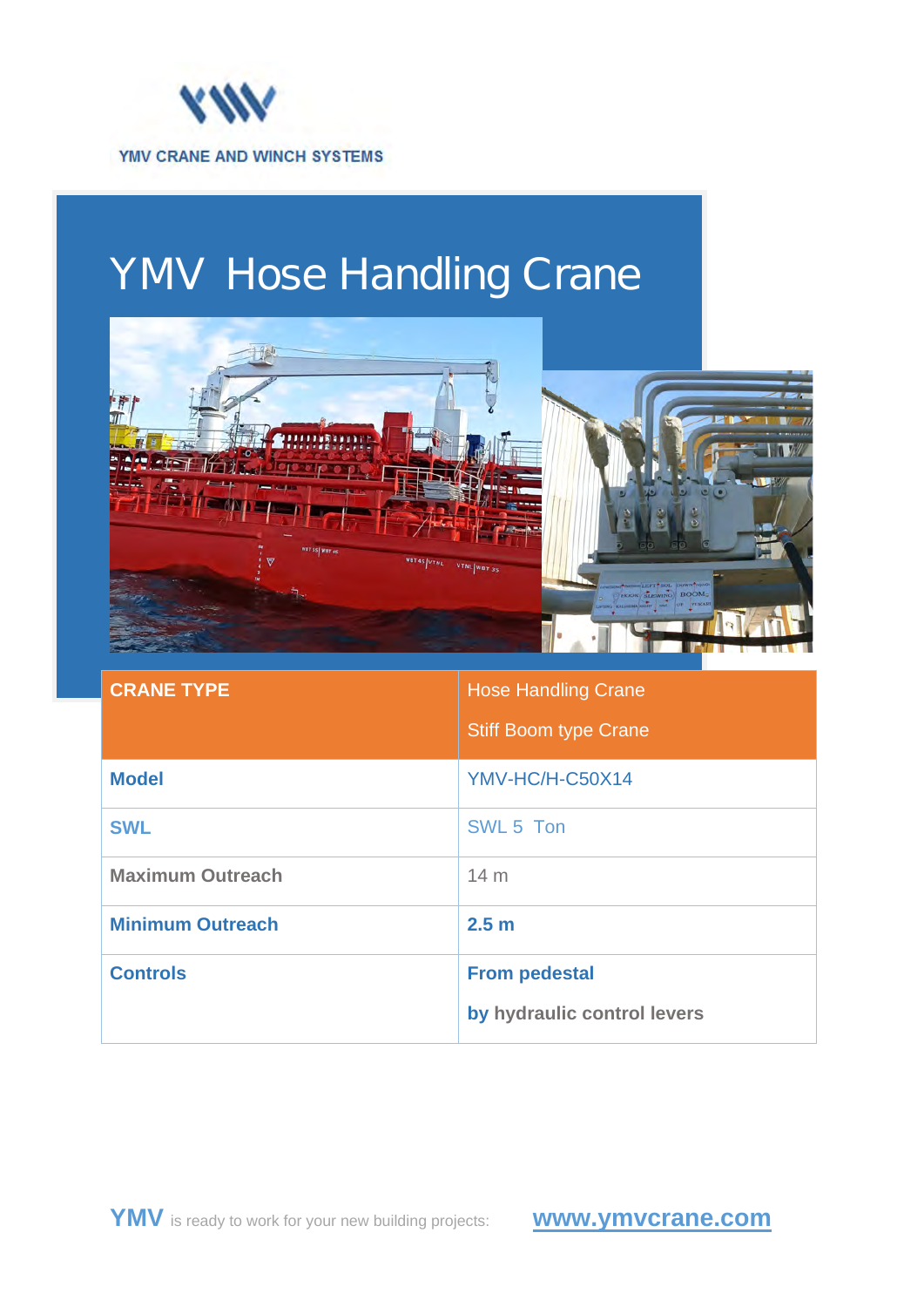



# **YMV** Rescue Boat and Liferaft Davit

| <b>APPLICATION</b>   | <b>Combined appliances</b><br>$\triangleright$ launching of rescue boat and liferaft |
|----------------------|--------------------------------------------------------------------------------------|
|                      | $\triangleright$ provision crane                                                     |
| <b>MODEL</b>         | <b>YM-RC-H-C25X45</b>                                                                |
| <b>SWL</b>           | <b>25 KN</b>                                                                         |
| <b>BOOM OUTREACH</b> | 4.5 M                                                                                |
|                      |                                                                                      |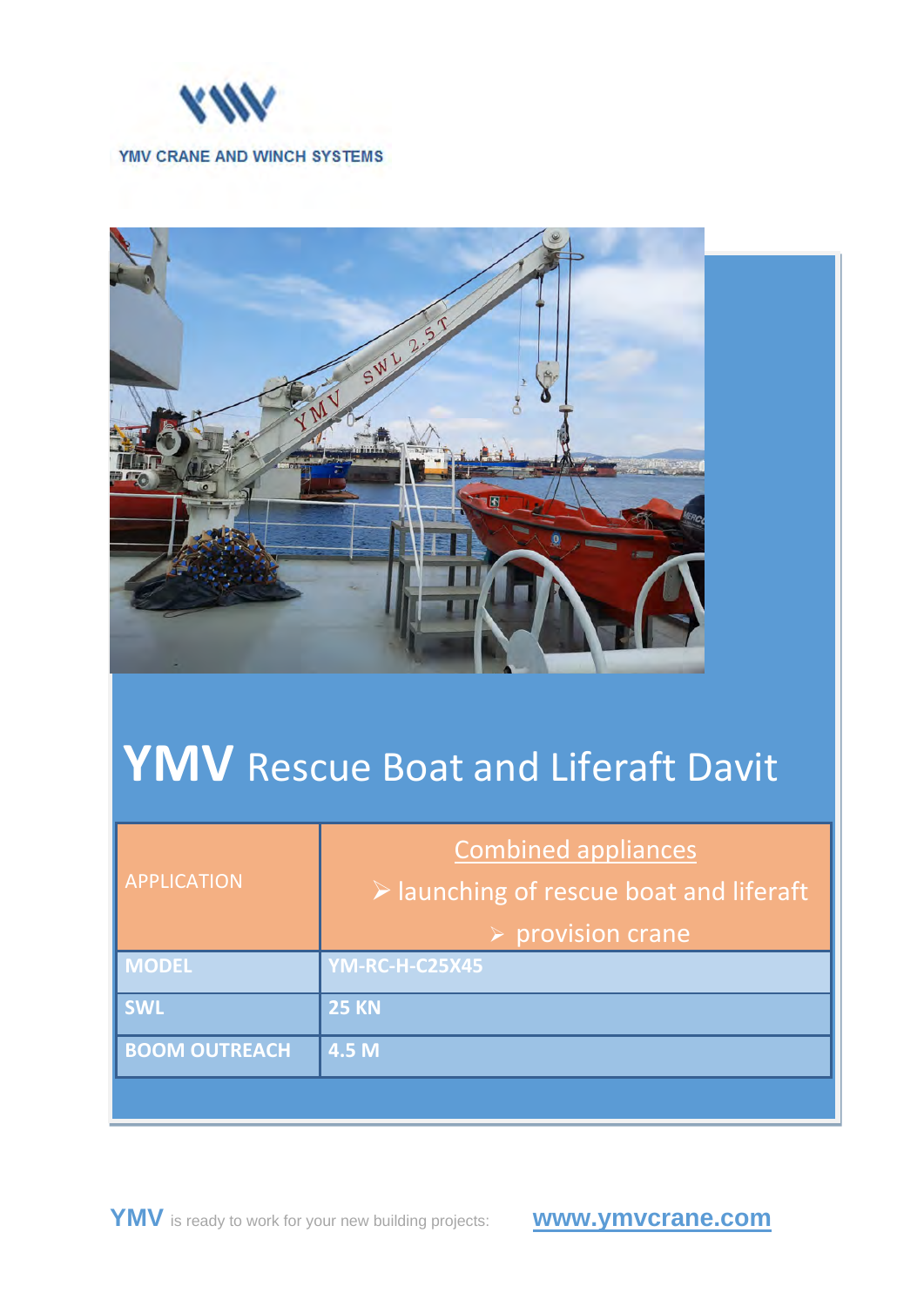



# YMV Hydraulic Mooring Winch

| <b>MODEL</b>                    | 1 unit YMV-MW/H-C70-0-2-1                            |
|---------------------------------|------------------------------------------------------|
| <b>SCOPE</b>                    | Two Units of Mooring Winch (Port and Starboard Side) |
| NOMINAL PULL<br><b>CAPACITY</b> | <b>70 kN</b>                                         |
|                                 |                                                      |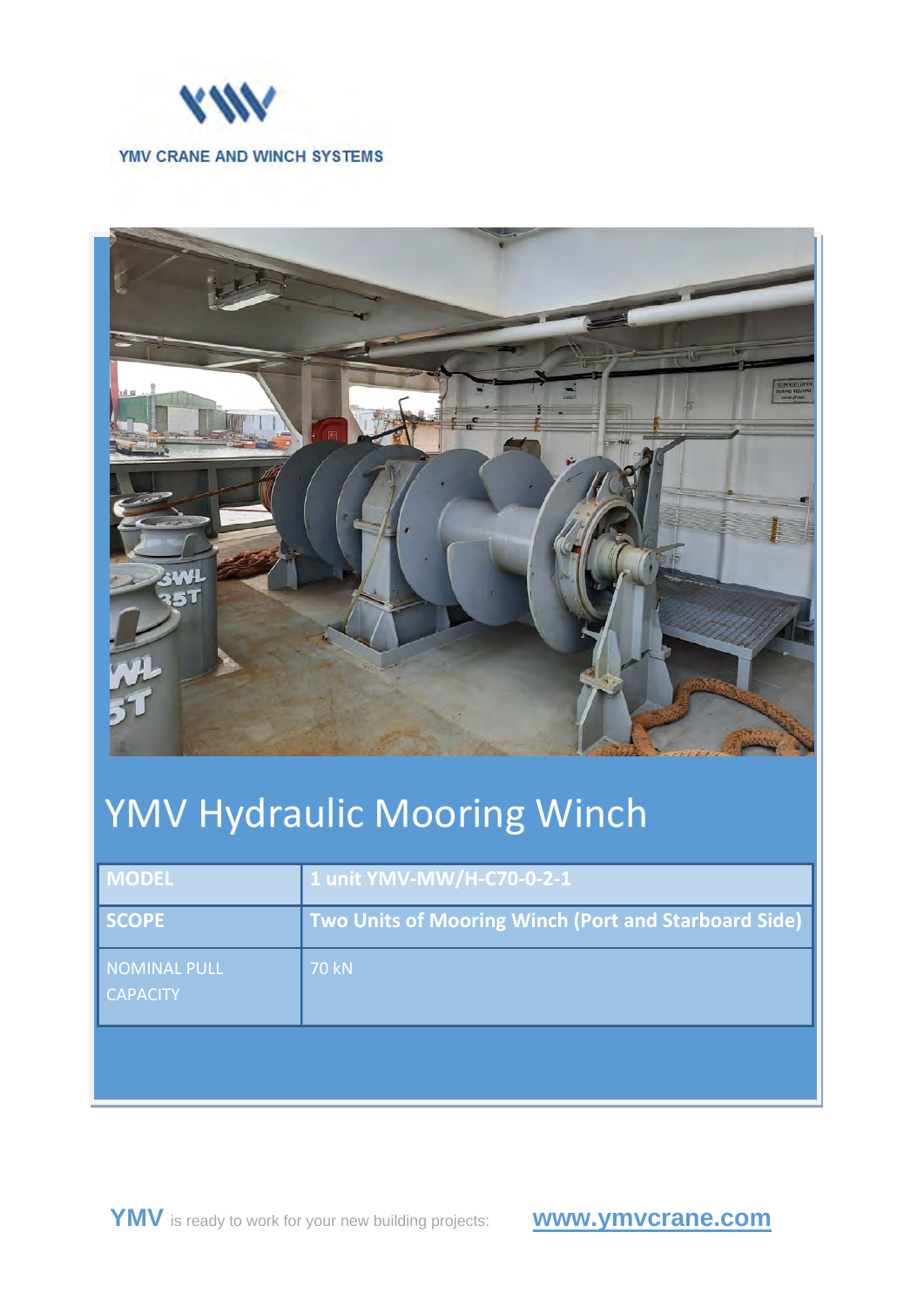



## **YMV** Freefall Lifeboat Davit

| <b>APPLICATION</b> | <b>Freefall boat launching</b> |
|--------------------|--------------------------------|
| <b>MODEL</b>       | YM-FF/H-C20                    |
| SWL                | <b>55 kN</b>                   |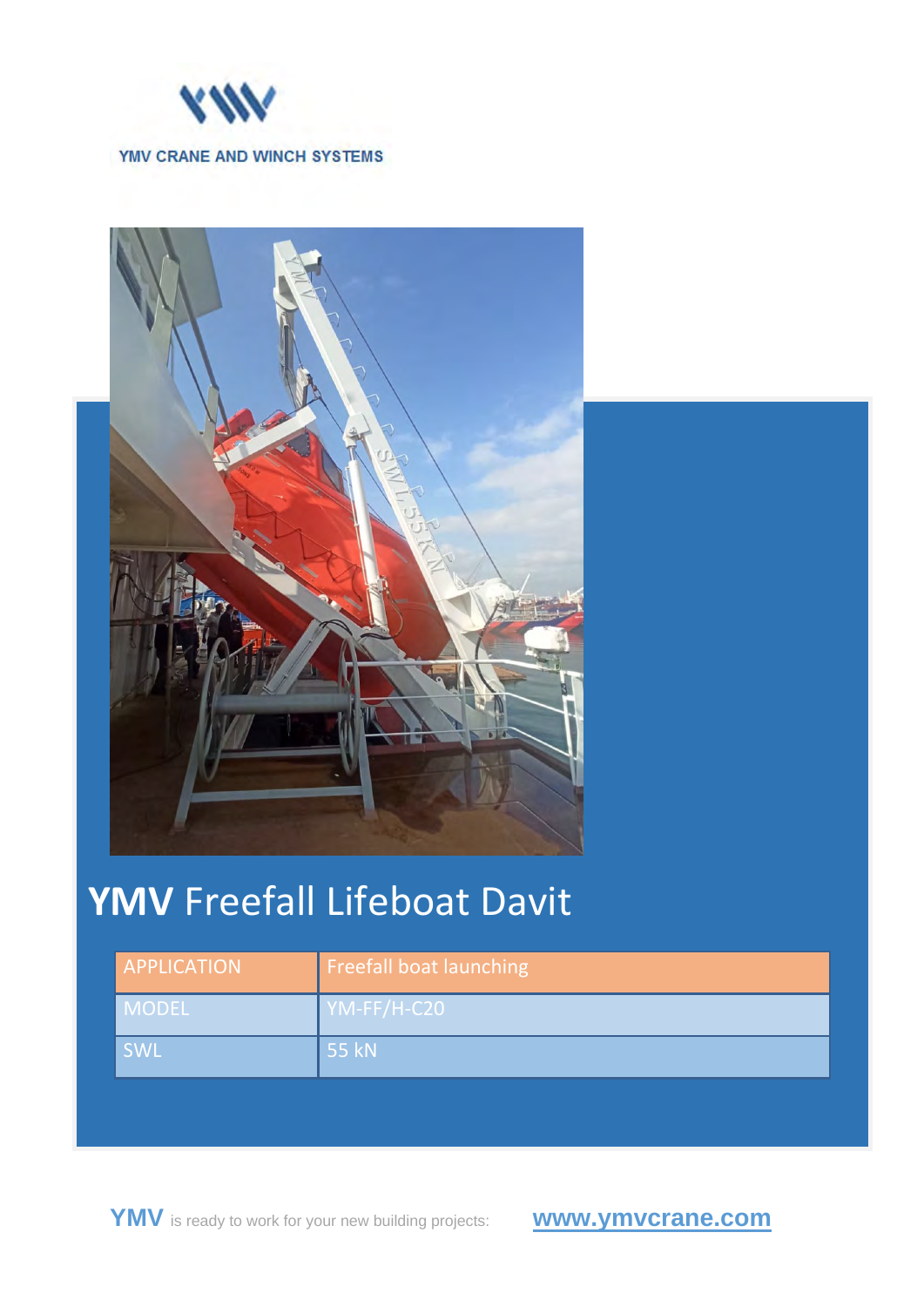

## **YMV** Flap Rudder



**YMV** is ready to work for your new building projects: **www.ymvcrane.com**